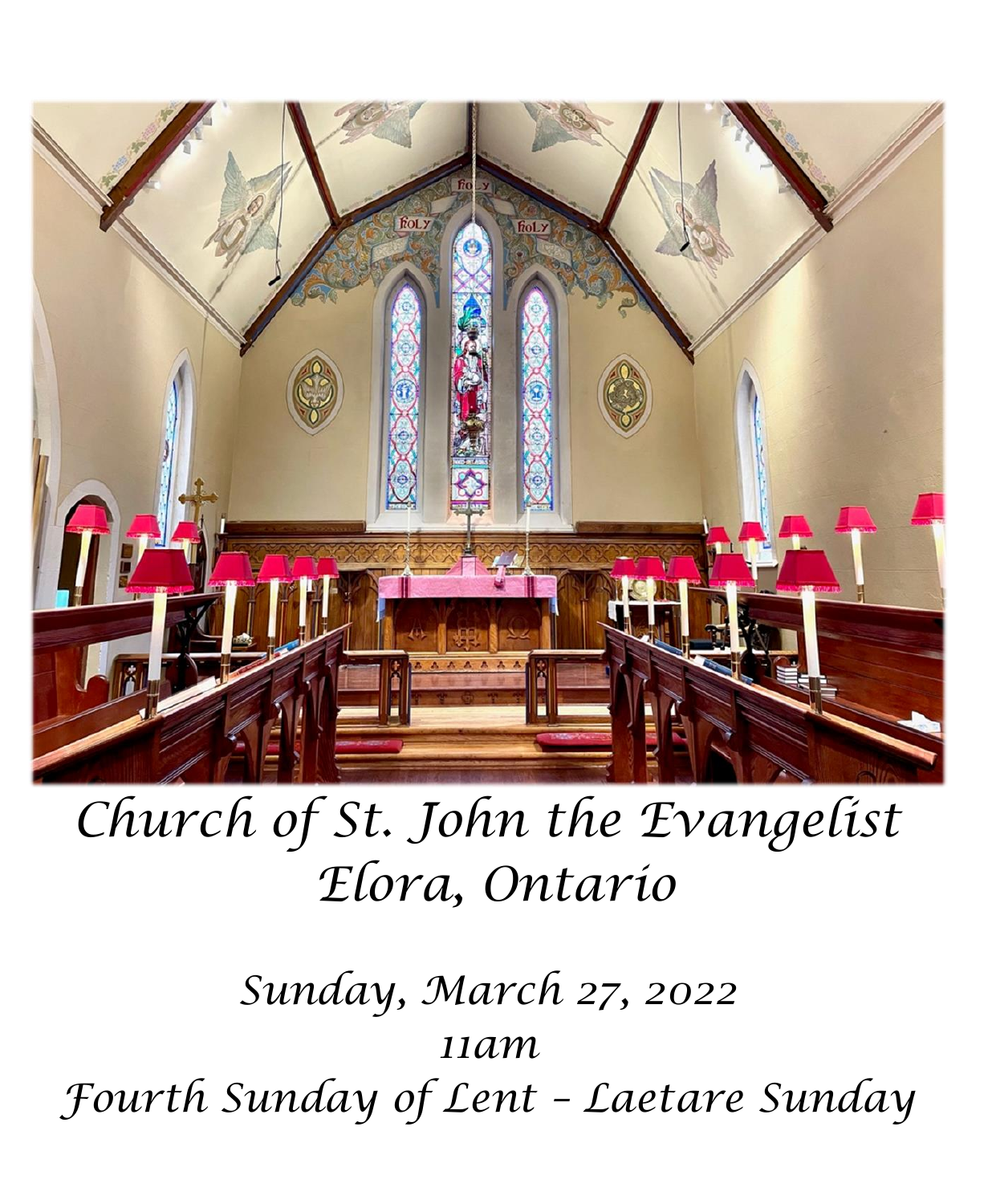**Fourth Sunday of Lent – Laetare Sunday March 27, 2022 11:00 am Choral Mattins (BCP)**

*This service is live-streamed from St. John's.*

*Welcome back to St. John's in-person. Capacity limits are lifted, but please respect people who wish to voluntarily keep a physical distance. Please wear a face mask. Practice good hand and respiratory hygiene. Thank you for your co-operation and commitment. ---------------------------------------------* 

*St. John's church sits on the traditional unceded territories of the Attawandaron, Mississauga, and Haudenosaunee First Nations. These lands are covered by the Between the Lakes Treaty and the Haldemand land grant. These lands are also part of The Dish With One Spoon Treaty all subsequent newcomers have been invited into this treaty in the spirit of peace, friendship and respect. Today this land is home to many diverse Inuit, Metis and First Nations peoples.*

**Introit Spirit, Fall Fresh on Me Subseteral** *Example* **2 achary Lavender and** *Lavender* **and** *Lavender* **and** *Lavender* 

*"I was glad when they said unto me, Let us go into the house of the Lord."*

– Psalm 122.1

Minister: Dearly beloved, the Scripture moveth us in sundry places to acknowledge and confess our manifold sins and wickedness; and that we should not dissemble nor cloke them before the face of Almighty God our heavenly Father; but confess them with an humble, lowly, penitent, and obedient heart; to the end that we may obtain forgiveness of the same, by his infinite goodness and mercy. And although we ought at all times humbly to acknowledge our sins before God; yet ought we most chiefly so to do, when we assemble and meet together to render thanks for the great benefits that we have received at his hands, to set forth his most worthy praise, to hear his most holy Word, and to ask those things which are requisite and necessary, as well for the body as the soul. Wherefore I pray and beseech you, as many as are here present, to accompany me with a pure heart and humble voice unto the throne of the heavenly grace.

*(you may kneel or sit for prayer)*

Minister: ALMIGHTY and most merciful Father,

All: **We have erred and strayed from thy ways like lost sheep, we have followed too much the devices and desires of our own hearts, we have offended against thy holy laws, we have left undone those things which we ought to have done, and we have done those things which we ought not to have done; and there is no health in us. But thou, O Lord, have mercy upon us, miserable offenders. Spare thou them, O God, which confess their faults. Restore thou them that are penitent; according to thy promises declared unto humankind in Christ Jesu our Lord. And grant, O most merciful**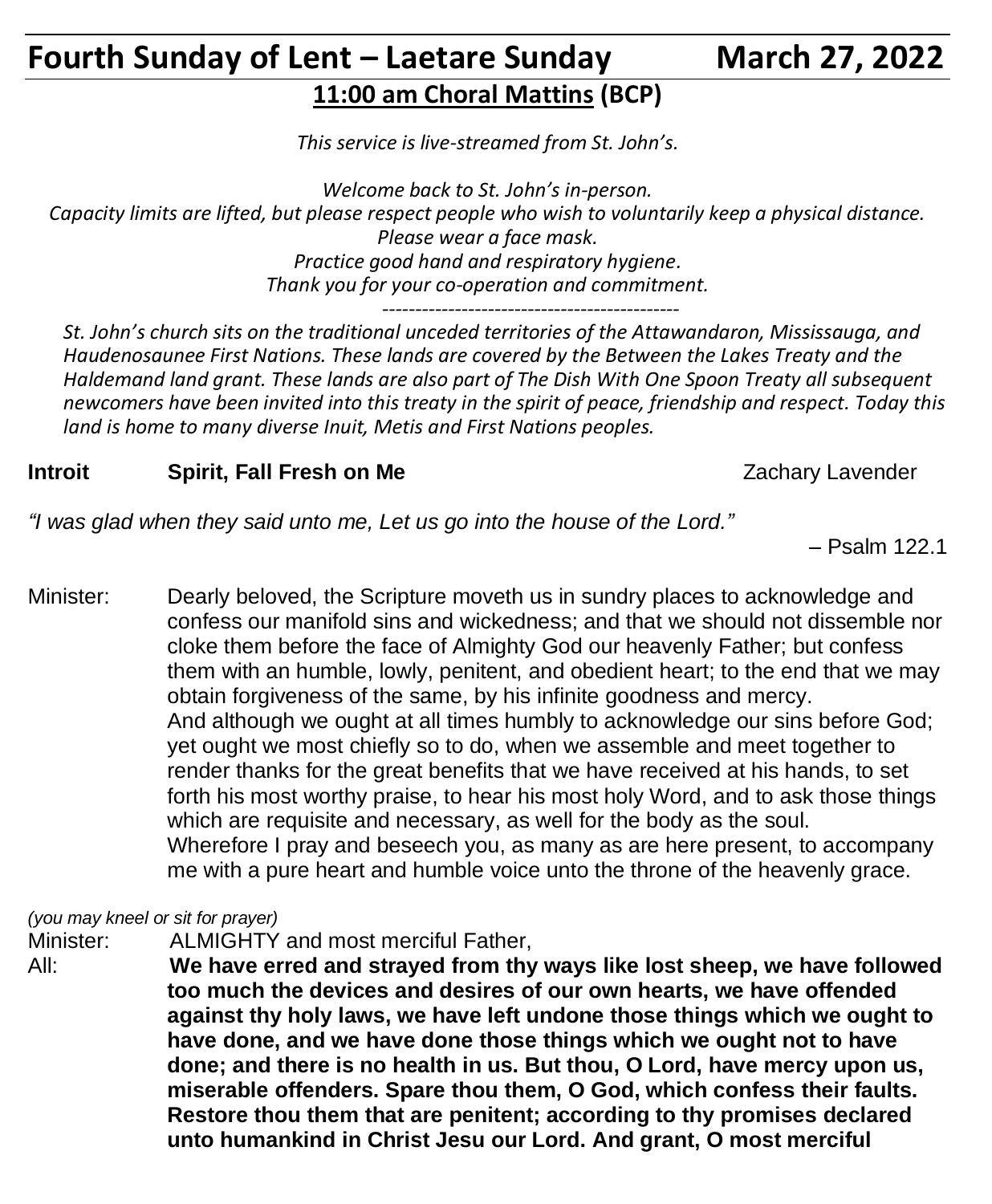#### **Father, for his sake, that we may hereafter live a godly, righteous, and sober life, to the glory of thy holy Name. Amen.**

Minister: Almighty God, the Father of our Lord Jesus Christ, who desireth not the death of a sinner, but rather that they may turn from their wickedness, and live, hath given power and commandment to his ministers, to declare and pronounce to his people, being penitent, the absolution and remission of their sins. God pardoneth and absolveth all them that truly repent and unfeignedly believe his holy Gospel. Wherefore we beseech him to grant us true repentance and his Holy Spirit, that those things may please him which we do at this present, and that the rest of our life hereafter may be pure and holy; so that at the last we may come to his eternal joy; through Jesus Christ our Lord. **Amen.**

*Responses are sung.*

| Minister: | O LORD, open thou our lips;                                               |
|-----------|---------------------------------------------------------------------------|
| All:      | And our mouth shall show forth thy praise.                                |
| Minister: | O God, make speed to save us;                                             |
| All:      | O Lord, make haste to help us.                                            |
| Minister: | Glory be to the Father, and to the Son, and to the Holy Ghost;            |
| All:      | as it was in the beginning, is now, and ever shall be, world without end. |
|           | Amen.                                                                     |
| Minister: | Praise ye the Lord;                                                       |
| All:      | The Lord's Name be praised.                                               |

#### **Canticle: Venite**

*(Please stand)*

*O come, let us sing unto the Lord; let us heartily rejoice in the strength of our salvation. Let us come before his presence with thanksgiving, and show ourselves glad in him with psalms. For the Lord is a great God, and a great King above all gods. In his hand are all the corners of the earth; and the strength of the hills is his also. The sea is his, and he made it: and his hands prepared the dry land. O come, let us worship, and fall down, and kneel before the Lord our Maker. For he is the Lord our God; and we are the people of his pasture, and the sheep of his hand. Glory be to the father, and to the Son, and to the Holy Ghost; As it was in the beginning, is now and ever shall be, world without end. Amen.*

#### **FIRST LESSON**

Joshua 5.9-12 The Lord said to Joshua, "Today I have rolled away from you the disgrace of Egypt." And so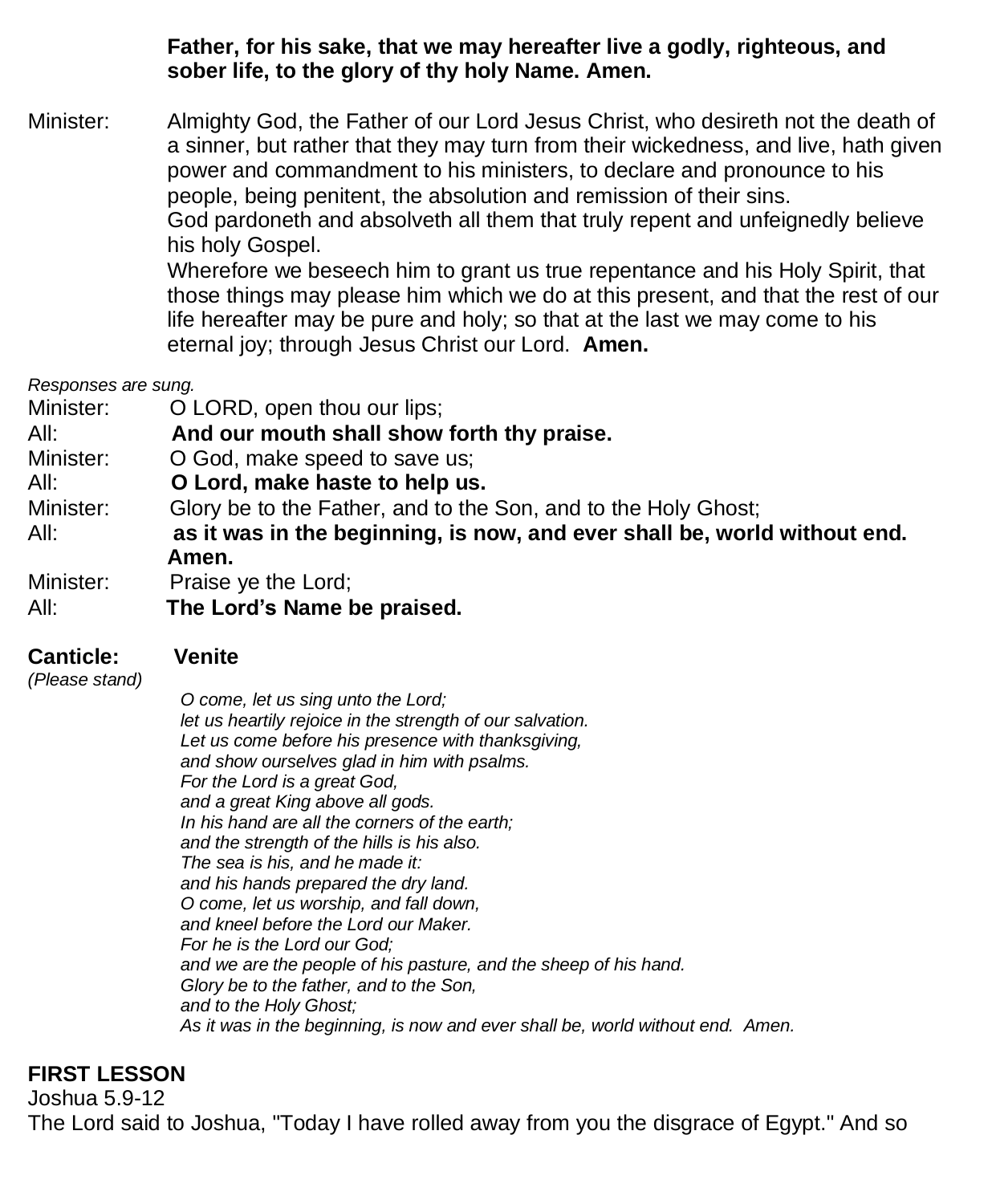that place is called Gilgal to this day. While the Israelites were camped in Gilgal they kept the passover in the evening on the fourteenth day of the month in the plains of Jericho. On the day after the Passover, on that very day, they ate the produce of the land, unleavened cakes and parched grain. The manna ceased on the day they ate the produce of the land, and the Israelites no longer had manna; they ate the crops of the land of Canaan that year.

#### **Psalm 32**

Blessed is he whose unrighteousness is forgiven, and whose sin is covered.

Blessed is the man unto whom the Lord imputeth no sin, and in whose spirit there is no guile.

For while I held my tongue, my bones consumed way through my daily complaining.

For thy hand was heavy upon me day and night, and my moisture was changed as with the drought of summer.

I acknowledged my sin unto thee; and mine unrighteousness have I not hid.

I said, 'I will confess my since unto the Lord'; and so thou forgavest the wickedness of my sin.

For this shall every one that is godly make his prayer unto thee, in a time when thou mayest be found; when the great waters overflow, they shall not come nigh him.

Thou art a place to hide me in; thou salt preserve me from trouble; thou shalt compass me about with songs of deliverance.

I will inform thee, and teach thee in the way wherein thou shalt go; and I will guide thee with mine eye upon thee.

Be ye not like to horse and mule, which have no understanding; whose mouths must be held with bit and bridle, else they will not come nigh thee.

Great plagues remain for the ungodly; but whoso putteth his trust in the Lord, mercy embraceth him on every side.

Be glad, O ye righteous, and rejoice in the Lord; and be joyful, all ye that are true of heart.

Glory be to the Father, and to the Son, and to the Holy Ghost; as it was in the beginning, is now, and ever shall be, world without end. Amen.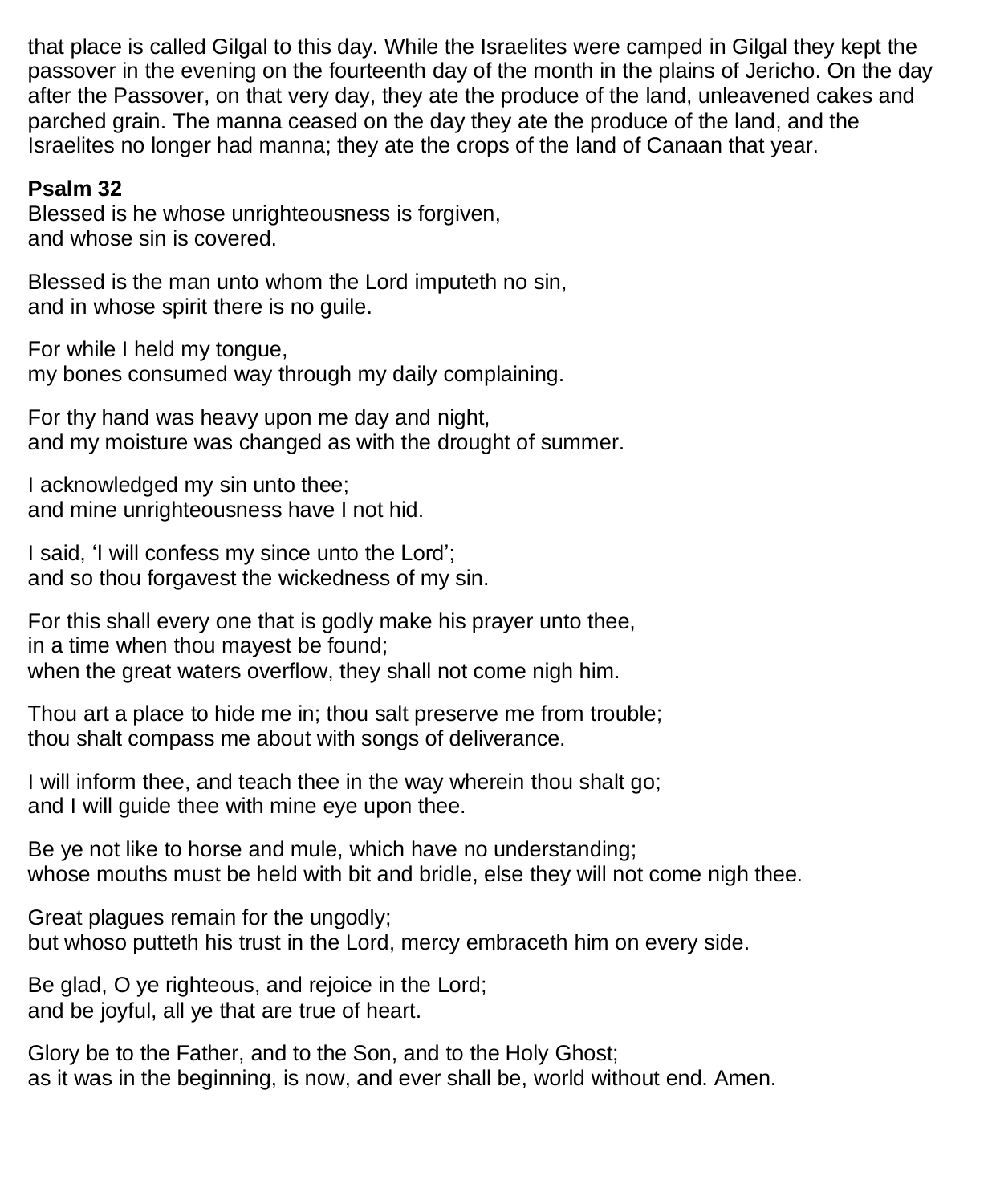#### **SECOND LESSON**

#### Luke 15.1-3, 11b-32

Now all the tax collectors and sinners were coming near to listen to Jesus. And the Pharisees and the scribes were grumbling and saying, "This fellow welcomes sinners and eats with them." So he told them this parable: "There was a man who had two sons. The younger of them said to his father, 'Father, give me the share of the property that will belong to me.' So he divided his property between them. A few days later the younger son gathered all he had and travelled to a distant country, and there he squandered his property in dissolute living. When he had spent everything, a severe famine took place throughout that country, and he began to be in need. So he went and hired himself out to one of the citizens of that country, who sent him to his fields to feed the pigs. He would gladly have filled himself with the pods that the pigs were eating; and no one gave him anything. But when he came to himself he said, 'How many of my father's hired hands have bread enough and to spare, but here I am dying of hunger! I will get up and go to my father, and I will say to him, "Father, I have sinned against heaven and before you; I am no longer worthy to be called your son; treat me like one of your hired hands."' So he set off and went to his father. But while he was still far off, his father saw him and was filled with compassion; he ran and put his arms around him and kissed him. Then the son said to him, 'Father, I have sinned against heaven and before you; I am no longer worthy to be called your son.' But the father said to his slaves, 'Quickly, bring out a robe - the best one - and put it on him; put a ring on his finger and sandals on his feet. And get the fatted calf and kill it, and let us eat and celebrate; for this son of mine was dead and is alive again; he was lost and is found!' And they began to celebrate. Now his elder son was in the field; and when he came and approached the house, he heard music and dancing. He called one of the slaves and asked what was going on. He replied, 'Your brother has come, and your father has killed the fatted calf, because he has got him back safe and sound.' Then he became angry and refused to go in. His father came out and began to plead with him. But he answered his father, 'Listen! For all these years I have been working like a slave for you, and I have never disobeyed your command; yet you have never given me even a young goat so that I might celebrate with my friends. But when this son of yours came back, who has devoured your property with prostitutes, you killed the fatted calf for him! 'Then the father said to him, 'Son, you are always with me, and all that is mine is yours. But we had to celebrate and rejoice, because this brother of yours was dead and has come to life; he was lost and has been found.'"

#### **Canticle Benedictus Canticle Benedictus Canticle Benedictus Canticle Benedictus**

*(congregation remain seated) Blessed be the Lord God of Israel; for he hath visited, and redeemed his people; And hath raised up a mighty salvation for us, in the house of his servant David; As he spake by the mouth of holy prophets, which have been since the world began; That we should be saved from our enemies, and from the hands of all that hate us; To perform the mercy promised to our forefathers, and to remember his holy covenant; To perform the oath which he sware to our forefather Abraham, that he would grant us*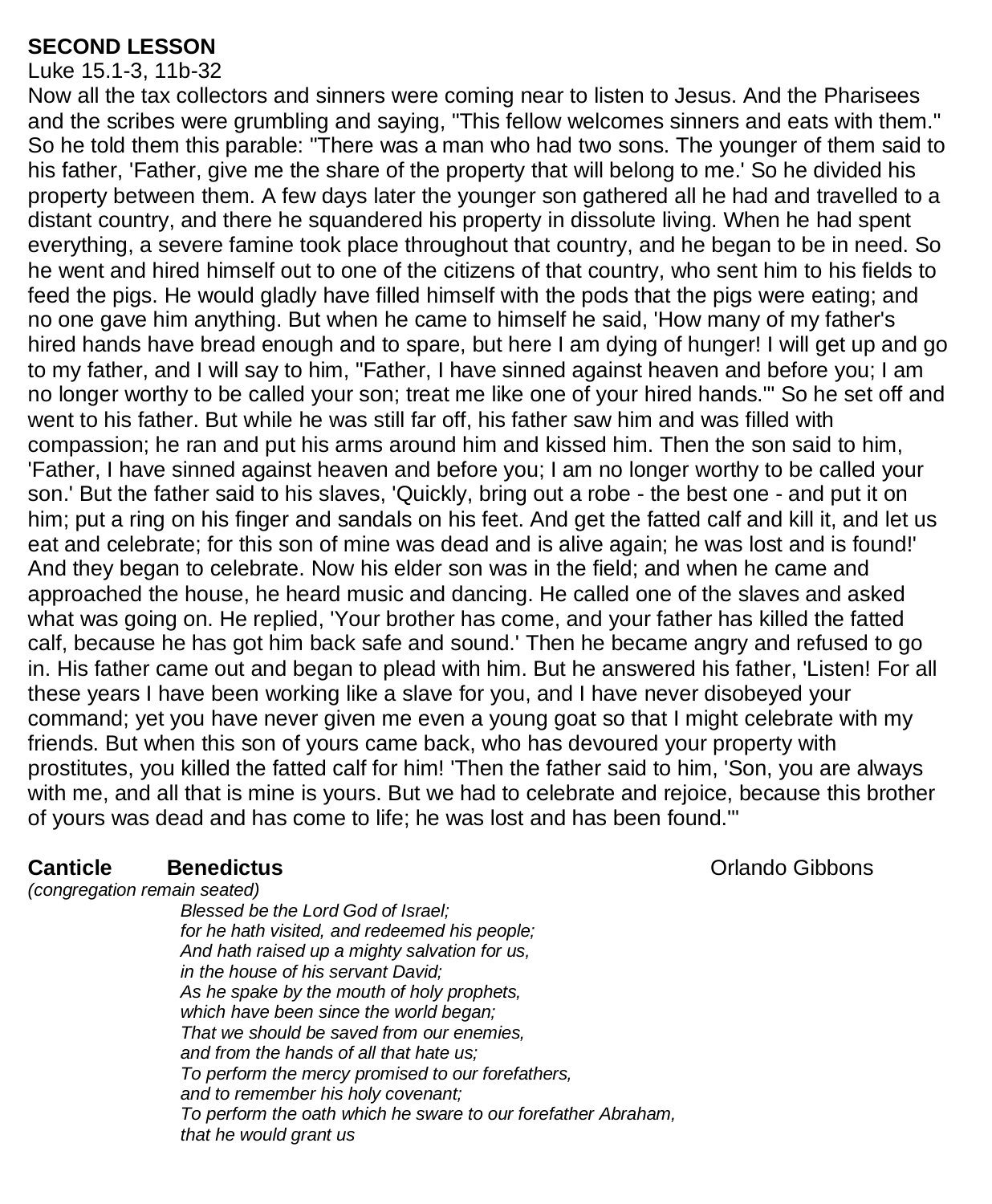*That we being delivered out of the hands of our enemies might serve him without fear, In holiness and righteousness before him, all the days of our life. And thou, child, shalt be called the Prophet of the Highest: for thou shalt go before the face of the Lord to prepare his ways; To give knowledge of salvation unto his people for the remission of their sins; Through the tender mercy of our God; whereby the day-spring from on high hath visited us; To give light to them that sit in darkness, and in the shadow of death, and to guide our feet into the way of peace. Glory be to the Father, and to the Son, and to the Holy Ghost. as it was at the beginning, is now, and ever shall be, world without end. Amen.*

*(Please stand)*

Minister: I believe in God

All: **the Father Almighty, maker of heaven and earth: and in Jesus Christ his only Son our Lord, who was conceived by the Holy Ghost, born of the Virgin Mary, suffered under Pontius Pilate, was crucified, dead, and buried: He descended into hell; the third day he rose again from the dead; He ascended into heaven, and sitteth on the right hand of God the Father Almighty; from thence he shall come to judge the quick and the dead. I believe in the Holy Ghost; the holy Catholic Church; the communion of saints; the forgiveness of sins; the resurrection of the body, and the life everlasting. Amen.**

*Responses are sung.*

Minister: The Lord be with you;

#### All: **And with thy spirit.**

Minister. Let us pray.

*(please kneel or sit for prayer)*

- All: Lord, have mercy upon us. Christ, have mercy upon us. Lord, have mercy upon us.
- All: OUR Father **who art in heaven, hallowed be thy Name, thy kingdom come,**
- **thy will be done, on earth as it is in heaven. Give us this day our daily bread; and forgive us our trespasses, as we forgive them that trespass against us; and lead us not into temptation, but deliver us from evil. Amen.**
- Minister: **O** Lord, show thy mercy upon us;
- All: **And grant us thy salvation.**
- Minister: O Lord, save the Queen;
- All: **And mercifully hear us when we call upon thee.**
- Minister: Endue thy Ministers with righteousness;
- All: **And make thy chosen people joyful.**
- Minister: O Lord, save thy people;
- All: **And bless thine inheritance.**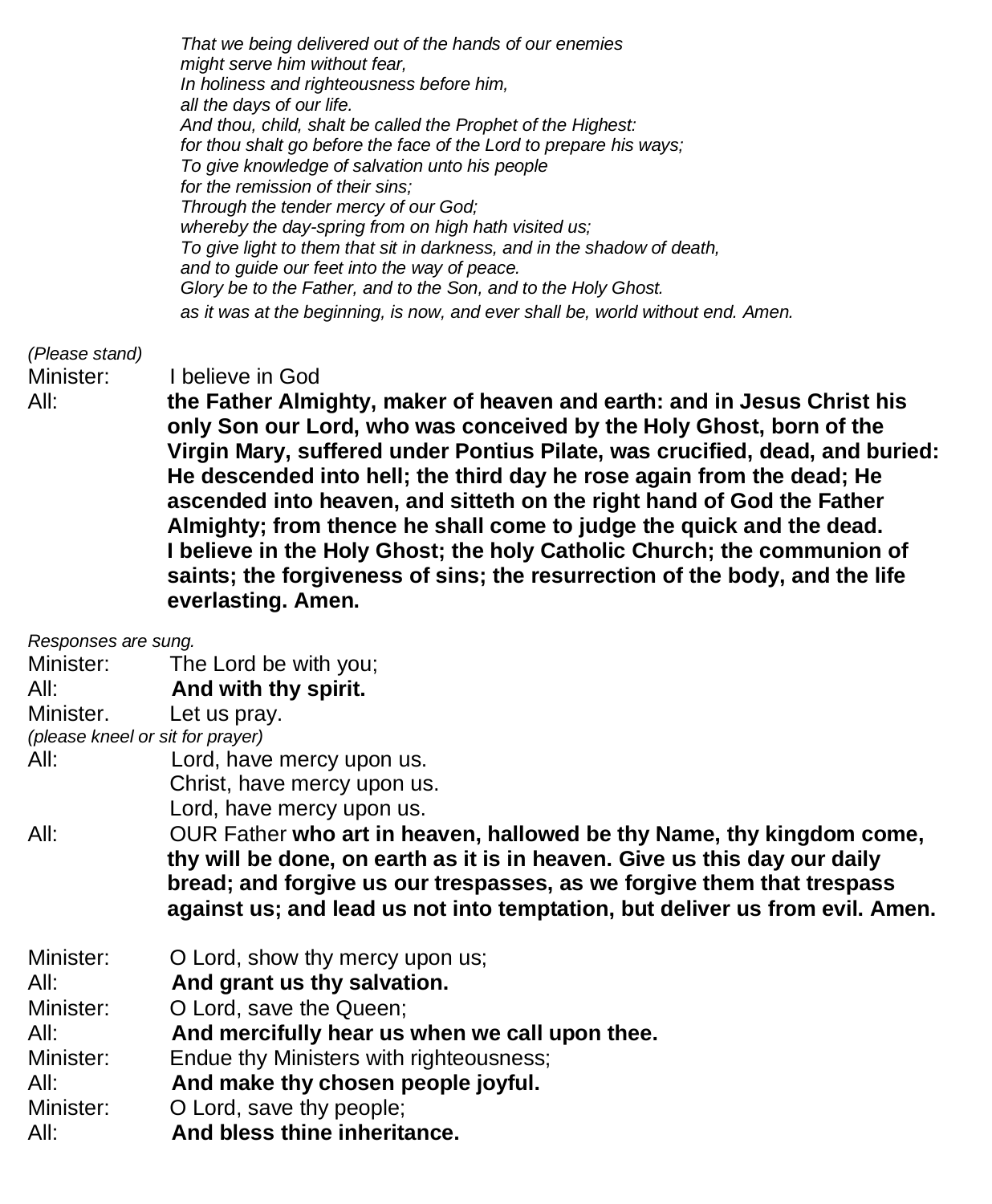Minister: Give peace in our time, O Lord; All: **And evermore mightily defend us.** Minister: O God, make clean our hearts within us; All: **And take not thy Holy Spirit from us.**

Collect for the Day

 Grant, we beseech thee, Almighty God, that we, who need to be delivered from our evil deeds, by the comfort of thy grace may mercifully be relieved and protected; through our Lord and Saviour Jesus Christ. **Amen.**

Collect for Ash Wednesday

 Almighty and everlasting God, who hatest nothing that thou hast made, and dost forgive the sins of all them that are penitent: Create and make in us new and contrite hearts, that we worthily lamenting our sins, and acknowledging our wretchedness, may obtain of thee, the God of all mercy, perfect remission and forgiveness; through Jesus Christ our Lord. **Amen.**

The Second Collect, for Peace.

O God, who art the author of peace and lover of concord, in knowledge of whom standeth our eternal life, whose service is perfect freedom: Defend us thy humble servants in all assaults of our enemies; that we, surely trusting in thy defence, may not fear the power of any adversaries; through the might of Jesus Christ our Lord. **Amen.**

The Third Collect, for Grace.

O LORD our heavenly Father, Almighty and everlasting God, who hast safely brought us to the beginning of this day: Defend us in the same with thy mighty power; and grant that this day we fall into no sin, neither run into any kind of danger; but that all our doings may be ordered by thy governance, to do always that is righteous in thy sight; through Jesus Christ our Lord. **Amen.**

#### **Hymn 52 O God, Unseen Yet Ever Near** (vv 1,2,4)

| O God, unseen yet ever near,       | Here may your faithful people know        |
|------------------------------------|-------------------------------------------|
| your presence may we feel:         | the blessings of your love,               |
| and thus, inspired with holy fear, | the streams that through the desert flow, |
| around your table kneel.           | the manna from above.                     |

*O living Bread, enduring Vine, your words we shall obey, and go, renewed with strength divine, rejoicing on our way.*

**Homily** Rev'd Judy Steers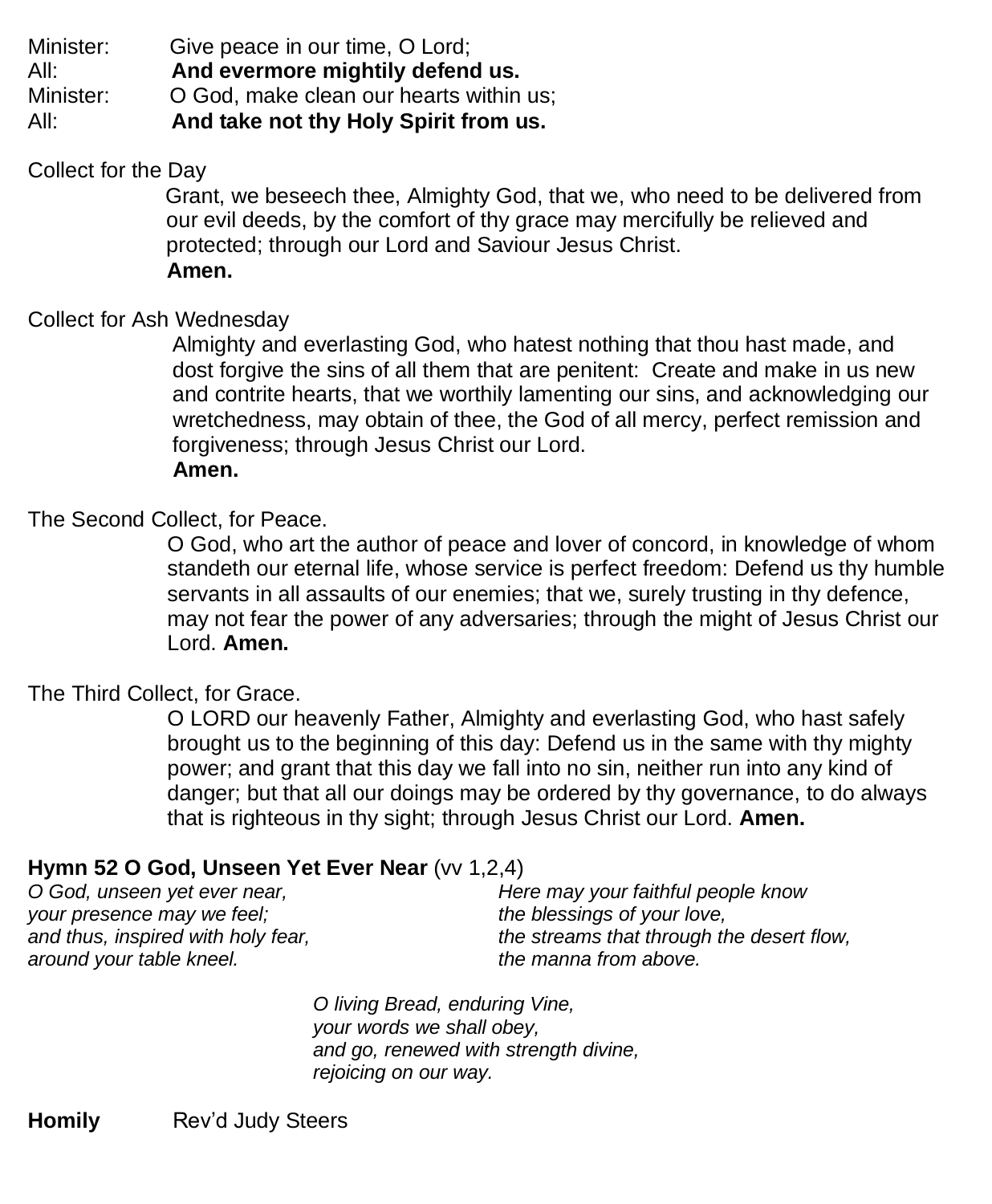# **Anthem Beati quorum via Charles Villiers Stanford Charles Villiers Stanford**

*Blessed are they whose way is undefiled, who walk in the law of the Lord.*

Closing Prayers for the church, the community, and the world. *(you may sit for the prayers)*

A Prayer of Saint Chrysostom.

ALMIGHTY God, who hast given us grace at this time with one accord to make our common supplications unto thee; and dost promise that when two or three are gathered together in thy Name thou wilt grant their requests: Fulfil now, O Lord, the desires and petitions of thy servants, as may be most expedient for them; granting us in this world knowledge of thy truth, and in the world to come life everlasting. **Amen.**

#### The Grace **May the grace of our Lord Jesus Christ, the love of God, and the fellowship of the Holy Spirit, be with us all evermore. Amen.**

## **Hymn 434 The Love of Jesus Calls Us** (vv 1,3,4)

| The love of Jesus calls us    | The love of Jesus calls us        |
|-------------------------------|-----------------------------------|
| our joyous praise to sing     | to go where he would go,          |
| our deeply felt thanksgivings | to challenge all that limits,     |
| we now together bring,        | to change, to learn, to grow,     |
| for all God's many blessings, | to know that Christ has freed us, |
| unasked yet still received,   | that prisons are no more;         |
| and for the generations       | for those who seek his kingdom,   |
| who faithfully believed.      | Christ opens every door.          |

*The love of Jesus calls us in swiftly changing days, to be God's cocreators in new and wondrous ways; that God with men and women may so transform the earth, that love and peace and justice may give God's kingdom birth.*

#### **POSTLUDE** Aria from the Suite in D Aria Season Aria Season Aria Season Aria Season Aria Season Aria Season Aria Season Aria Season Aria Season Aria Season Aria Season Aria Season Aria Season Aria Season Aria Season Aria S

*Flowers today are given to the glory of God in loving memory of Joachim, from his father, Goran. Joachim died in the peace of Christ on Sunday March 20, 2022 in Sweden; also in loving memory of Richard Knight, the gift of his mother Betty Knight.*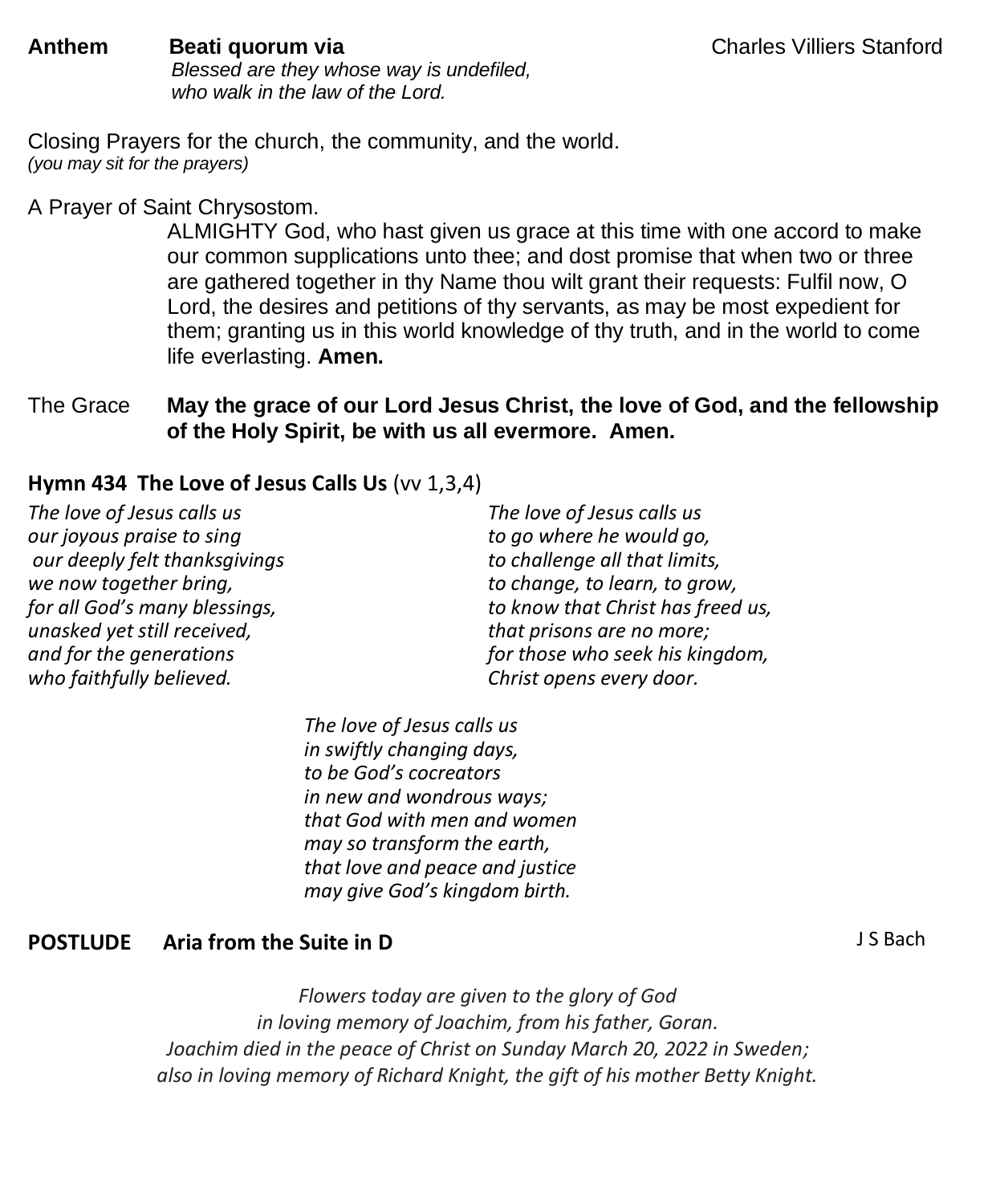| Greeters       | Chris Rynberk, Doug Wilson                                           |
|----------------|----------------------------------------------------------------------|
| Readers        | Lesley Bouza, Patricia Reimer                                        |
| <b>Singers</b> | Audrey Coates, Lesley Bouza, Emily Petrenko, Christina Stelmacovich, |
|                | Jerome Chang, Quade Nielsen, Alan MacDonald, Matt Oxley              |
| Technician     | Gerry Hill                                                           |

# **ANNOUNCEMENTS MARCH 27, 2022**

## **Pastoral Care**

If you know of someone in need of pastoral care, please contact one of the clergy through the parish office.

## **Morning Prayer**

Thursday at 9:00 a.m. on Zoom. Join us to hear the readings of the day and offer prayers for our world.

#### **Ukraine**

PWRDF continues to work with two organizations on the ground to provide food, support, information and relief to refugees.

**[Hungarian inter church Aid](https://pwrdf.org/pwrdf-supports-ukrainians-forced-to-flee/)** supporting refugees crossing the border into Hungary. **[HelpAge International](https://pwrdf.org/pwrdf-increases-funds-to-ukraine/)** working in Moldova, a county of 2.6 million which has already welcomed over 250,000 refugees. It bears the distinction of being the poorest county in Europe and is landlocked by Ukraine and Romania. Many of those arriving in Moldova are seniors.

To make a donation to this relief effort go to [PWRDF.ORG/give-today](http://pwrdf.org/give-today) and click on "Response to Ukraine" or call 866-308-7973 or bring a cheque to St. John's marked "UKRAINE". Will Postma, Director of PWRDF, writes: "In less than one month, well over 1,200 donors have given more than \$280,000 to PWRDF for Ukraine. The war in Ukraine is having a powerful ripple effect on food security in countries where PWRDF partners are working. Ukraine, long-known as the bread basket of Europe, supplies a large amount of wheat to the World Food Programme as it provides emergency food relief in countries hard hit by conflict and climate-related disasters. Outside of these food distribution programs, the economies of 18 African and least developed countries import as much as 50% of their wheat from Ukraine and Russia. We are already hearing from churches in East Africa about shortages and increasing food prices, with wheat as well as corn, barley and sunflower oil unable to be exported from in both countries." Read more at "Our Word is Hurting" at [PWRDF.ORG.](http://pwrdf.org/)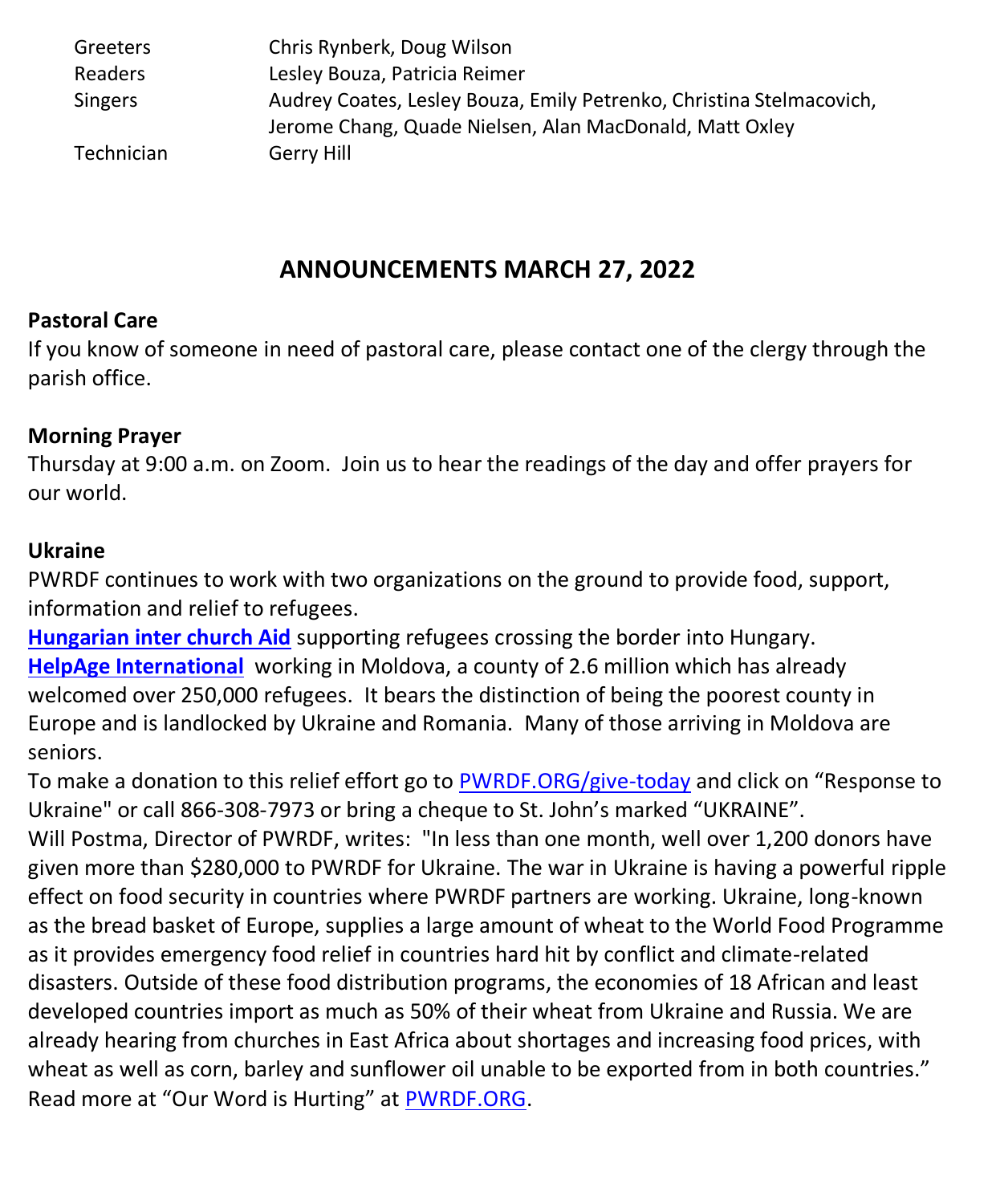## **Lent Book Club**

Join us on Tuesday at 7:00 p.m. on Zoom as we conclude our Lenten series on *"I Thought He was Dead: A Spiritual Memoir"* by Ralph Benmurgui. The Zoom link is available in the weekly Pastoral Letter. We have had some great conversation on topics like ageing, moving from success to significance, what makes for a "good funeral", personal attachments, growing old and growing up, formative role models for attitude, and what it means to grow into a mature soul.

Whether you have attended the first few weeks or not, please join us for some rich and honest conversation.

## **Knitters and Quilters**

We will meet in-person on Wednesday at 10:30 in the Parish Centre. Please confirm that you are coming with Wendy or Pam.

## **Wednesday - Holy Communion**

Join us on Wednesday at 10:00 a.m. for a simple and short said liturgy of Holy Communion. Face masks and self-assessment for symptoms are required.

## **New Guidelines for Ministry**

New diocesan Guidelines for Ministry came into effect on March 21.

Pre-registration and contact tracing are no longer required.

Self-assess for symptoms before you come to a service of event, wear a face mask on site, and practise good hand and respiratory hygiene.

Capacity limits are lifted. Physical distancing is still encouraged, so please respect people who wish to voluntarily keep a physical distance.

For people who are reading scripture, preaching, or offering intercessions face masks may be temporally removed.

Our Vaccine Policy remains in effect.

Thank you for your continued cooperation and commitment to keep the most vulnerable in our community safe and healthy.

The Guidelines for Ministry are available at the back of the church.

If you have any questions or concerns please contact the Rector or one of the Wardens.

## **Volunteer Choir**

#### **Tuesday March 29 at 5:30 p.m**

Please let **[Jeff Ostic](mailto:jeff.ostic@gmail.com)** or **[Linda Coultes](mailto:lmcoultes7@gmail.com)** know the date of your booster vaccine and then you can participate in an in-person Volunteer Choir rehearsal on **Tuesday March 29 at 5:30 p.m**. This will give us time to prepare for the 9:00 a.m. service on Easter Sunday! Please **[contact Jurgen](mailto:jurgen@jurgenpetrenko.com)** if you are planning to participate.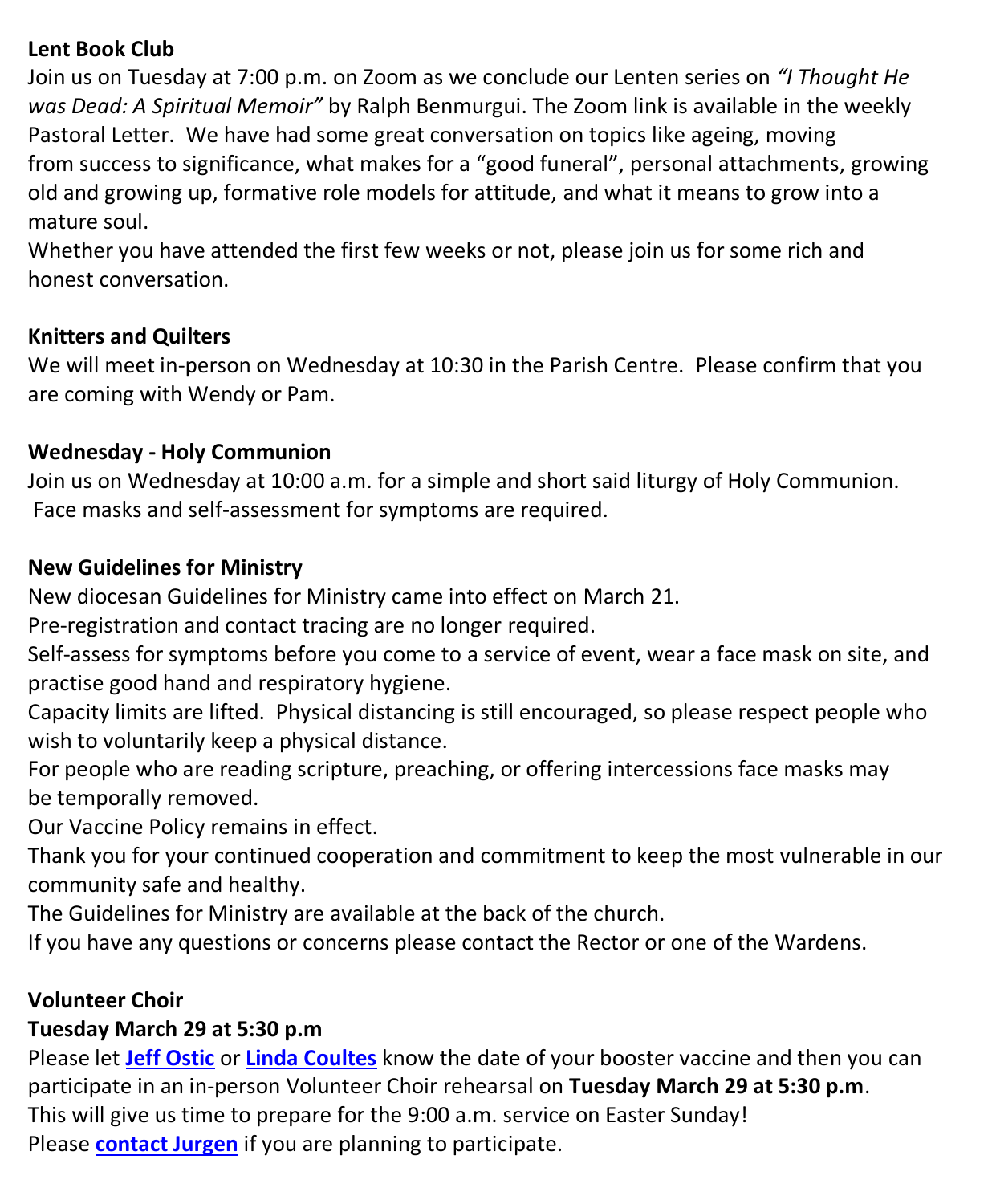# **Ukrainian Easter Eggs**

# **Saturday April 9, 10:00 a.m to 4:00 p.m.**

Christina Stelmacovich, a member of the Parish Choir, is offering a workshop to learn the traditional techniques and meanings of symbols and designs, and take home your own Ukrainian Easter egg that you have made.

Come for a couple of hours or the whole time. Anyone in the community is welcome. Please let us know you are coming by registering online or calling the office. Simple patterns and design ideas will be provided. No experience necessary. The only artistic skill you need is being able to draw a line.

There is no registration fee, but you are invited to make a donation to support Ukrainian refugees through PWRDF.

# **St. John's Elora**

St. John's Elora is a Christian community within the Anglican tradition with a strong history of liturgical worship and choral music. In a spirit of service, self-giving, and thanksgiving, we offer to the glory of God, ourselves, our souls and bodies, endeavouring to foster a faith in Jesus Christ and facilitate human flourishing. We strive to be a thriving, spiritually nourishing, healthy, welcoming and missional community.

Reaching out and reaching in, community engagement, and partnerships are all critical as we build on our past and present strengths. Our ministry together depends on factors such as spiritual authenticity, intellectual integrity, respectful behaviour, the ability to listen attentively, and community hospitality. We move towards the 2030s in a spirit of love with thanksgiving for what we have been given.

# **St. John's Four Areas of Ministry**

*Proclaim the Love of Christ - Engage and Involve - Musical Outreach - Open Doors*